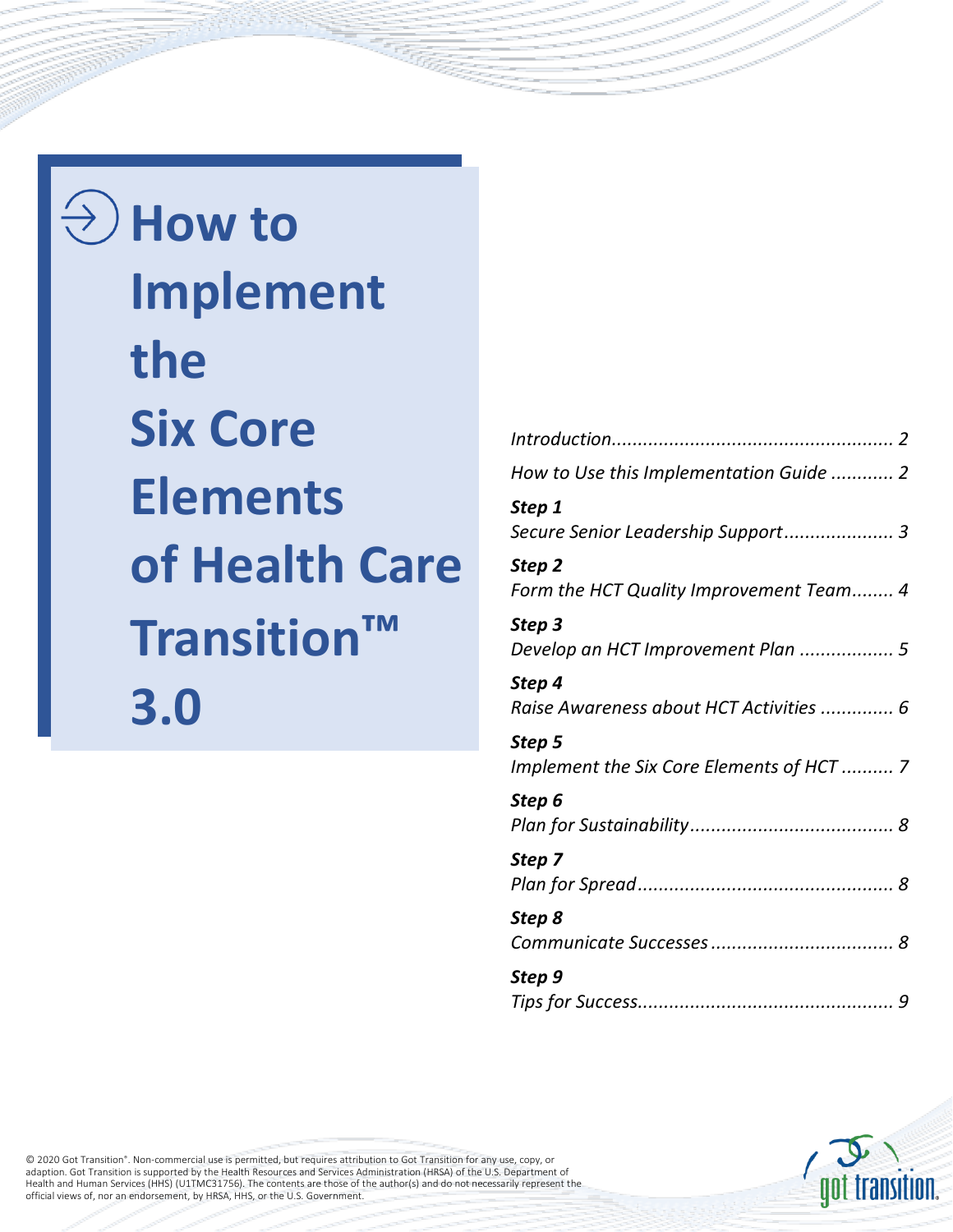# <span id="page-1-0"></span>*Introduction*

The Six Core Elements of Health Care Transition™ (HCT) offer a structured approach for pediatric-to-adult transitional care recommended by the American Academy of Pediatrics (AAP), the American Academy of Family Physicians (AAFP), and the American College of Physicians (ACP) Clinical Report on HCT. $1$  This approach incorporates a set of steps and sample tools for transition planning in pediatric care, transfer to adult care, and integration into adult care. Having a structured HCT process has been shown to significantly improve population health, patient experience, and health care utilization<sup>2</sup> and has been successfully incorporated into many different health care settings for youth and young adults with and without chronic physical, developmental, and behavioral health conditions. 1

The goal of the Six Core Elements approach is to guide systems of care and health care professionals and clinicians in improving the ability of youth and young adults to manage their own health and safely and effectively use health care as they transition to an adult approach to care and/or to an adult clinician, all while partnering with youth, young adults, and their families in the process. To implement the Six Core Elements, quality improvement (QI) methods are recommended. The Model for Improvement, developed by the Associates in Process Improvement, is one such framework [\(www.IHI.org\)](http://www.ihi.org/), which is used in this implementation guide. This guide can be used as a resource for payers, managed care organizations, health care systems, public health professionals, and individual clinicians as they implement a structured HCT improvement process.

### $\ominus$ ) How to Use This Implementation Guide

This guide is a supplement to the [Six Core Elements.](https://gottransition.org/six-core-elements/) It is organized into nine steps that a health care delivery system or individual practice can consider when implementing a QI process for HCT.

To start, select the Six Core Element package(s) appropriate for your system/practice:

- *[Transitioning Youth to an Adult](https://gottransition.org/six-core-elements/transitioning-youth-to-adult/) Health Care Clinician* for use by pediatric, family medicine, and med-peds clinicians
- *[Transitioning to an Adult Approach to Health Care Without Changing Clinicians](https://gottransition.org/six-core-elements/transitioning-adult-approach/)* for use by family medicine and med-peds clinicians
- *[Integrating Young Adults into Adult Health Care](https://gottransition.org/six-core-elements/integrating-young-adults/)* for use by clinicians caring for adults, including family medicine and med-peds clinicians

Systems/clinicians can draw on the practical ideas presented in this guide when developing a HCT implementation plan, when experiencing challenges, or when the way forward seems unclear. The plan should be customized to fit the system/practice resources, patient population, health care setting and the local context. For example, the scope of Pediatrics/ Internal Medicine/Family Medicine/General Practice is different in different countries and thus the transition process needs to be locally adapted.

*Note: The term "practice" will be used generically throughout the guide, and some of the points in each of the steps need to be interpreted in light of the size of your practice/health care delivery or public health system/program.*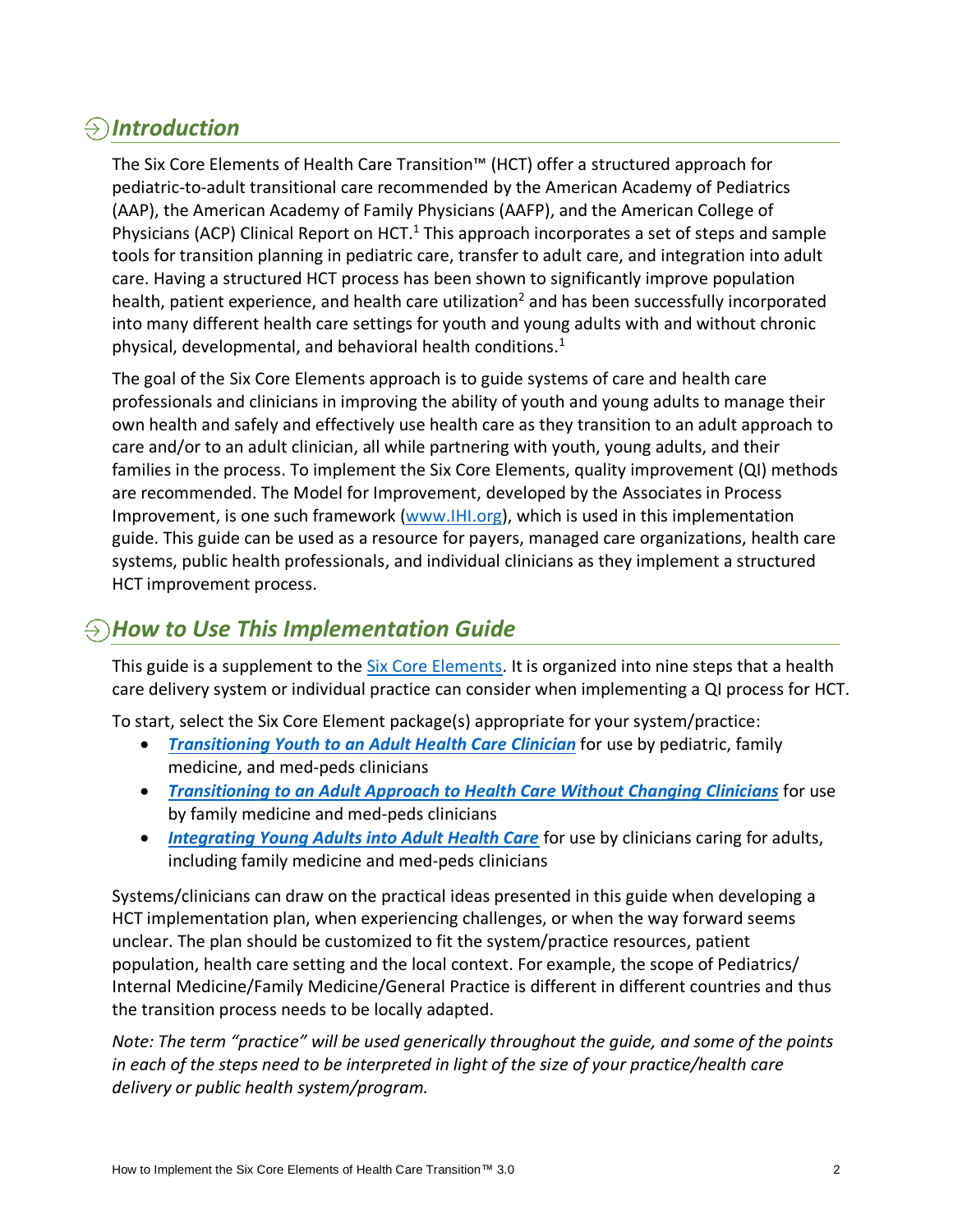<span id="page-2-0"></span>The implementation steps are outlined below with suggested strategies and tips and include:

**Step 1:** Secure Senior Leadership Support **Step 2:** Form the HCT [Quality Improvement Team](#page-3-0) **Step 3:** Develop an [HCT Improvement Plan](#page-4-0) **Step 4:** Raise [Awareness About HCT](#page-5-0) Activities **Step 5:** Implement [the Six Core Elements](#page-6-0) of HCT **Step 6**[: Plan for Sustainability](#page-7-0) **Step 7:** Plan for Spread **Step 8**: Communicate Successes **Step 9**[: Tips for Success](#page-8-0)

# *Step 1: Secure Senior Leadership Support*

Obtaining senior leadership support within your system or practice before your HCT QI project starts, or shortly thereafter when you have identified the key HCT gap areas in your system/practice to focus on, is essential. To gain their support, align your HCT priorities with existing practice, departmental, or health system priorities – e.g., discuss how investing in HCT will help with retention of young adult patients, improve patient satisfaction, meet criteria for medical home certification, and increase adolescent and young adult primary care access and preventive care use. In addition, provide data on the need for HCT, such as the number of youth who will need transition services over the next 5 years in your system/state/practice or the percentage of youth not receiving HCT services from health care providers in your state from the National Survey of Children's Health. Make leadership aware of the evidence that population health, satisfaction, and utilization outcomes are improved with a structured HCT approach. Further, have the practice/system of services fill out Got Transition's Current Assessment of HCT Activities to show where the practice/system of services is in implementing the evidence-informed Six Core Elements approach. Be sure to share any data about HCT gaps in your practice/system of services in a clear, concise manner. Personal stories about youth/young adults/parents/caregivers experience with HCT are useful as well.

### **Gaining explicit support of key senior leader(s) who are in a position to develop long-range goals means they are willing to:**

- Back the project publicly and actively
- Align with other strategic activities
- Ensure dedicated time for both administrative support and the clinical transition improvement team to pilot incorporating the Six Core Element approach into the clinic process including utilizing appropriate billing codes<sup>3</sup>
- Ensure availability of resources, such as health information technology
- Endorse/guide expansion from pilot to full implementation
- Communicate with other senior leader counterparts when needed (e.g., between pediatric and adult institutions or settings)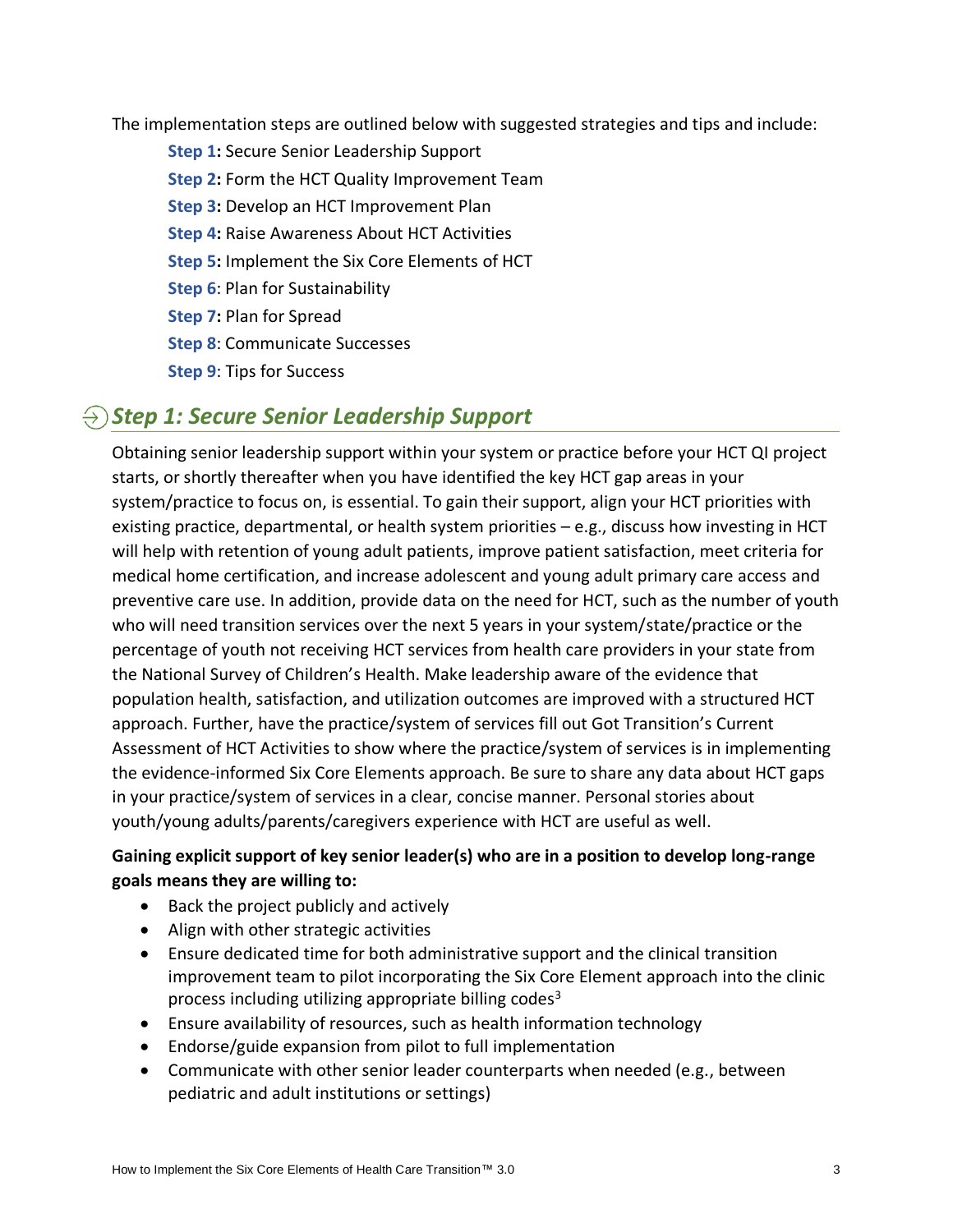## <span id="page-3-0"></span>*Step 2: Form the HCT Quality Improvement Team*

Implementing and sustaining changes in your practice requires strong, effective partnerships. These partnerships should not only be within your practice but also with adult partners and community-based organizations. You will need a dedicated team. This team should be led by a practice employee who is vested with the authority to coordinate the team's efforts and implement practice changes. The most effective teams include representatives from clinical and administrative staff, and families, youth, and young adults.

#### *A. Identify Team Members*

#### *Choose an energized and empowered team leader*

The team leader must have both enthusiasm for QI and the clout to spearhead practice change. If the team leader is not part of the practice's senior leadership, senior leadership must make it clear that the team leader has the authority to lead. In addition, the team leader should be able to facilitate input from all team members, including families and youth/young adults.

#### **Involve key stakeholders**

Key stakeholders include, but are not limited to, pediatric care champion(s), adult care champion(s), care coordinators, parents/caregivers, and youth/young adults. Having a youth/young adult patient and/or parent/caregiver on the team is essential. These team members can provide invaluable first-hand insight on what they experience and how systems and communication can be improved. To identify youth/young adults and parents/caregivers consider the following:

- Ask for volunteers including current youth or former young adult patients or parents/caregivers of transition-aged youth who are typical of your patient population – to join the HCT improvement team.
- Connect with a family based organization, such as the Family-to-Family Health Information Center in your area/state or other entity that could connect with/find youth/young adults and parents/caregivers.
- Provide compensation unless they are paid staff members.
- Be flexible about meeting times and modalities (phone, Skype) to accommodate participation.
- Consider recruiting more than one youth/young adult and parent/caregiver so their views and opinions are always represented.
- Articulate roles and provide training, if needed (including from other consumers who have taken leadership roles in the practice)

#### **Include at least one motivated and respected representative from each area of your practice/system**

In small practices, it often works best to include most or all of your clinical and administrative staff members. In large practices, it is important to include at least one representative from each area of your practice. Team members may include but are not limited to: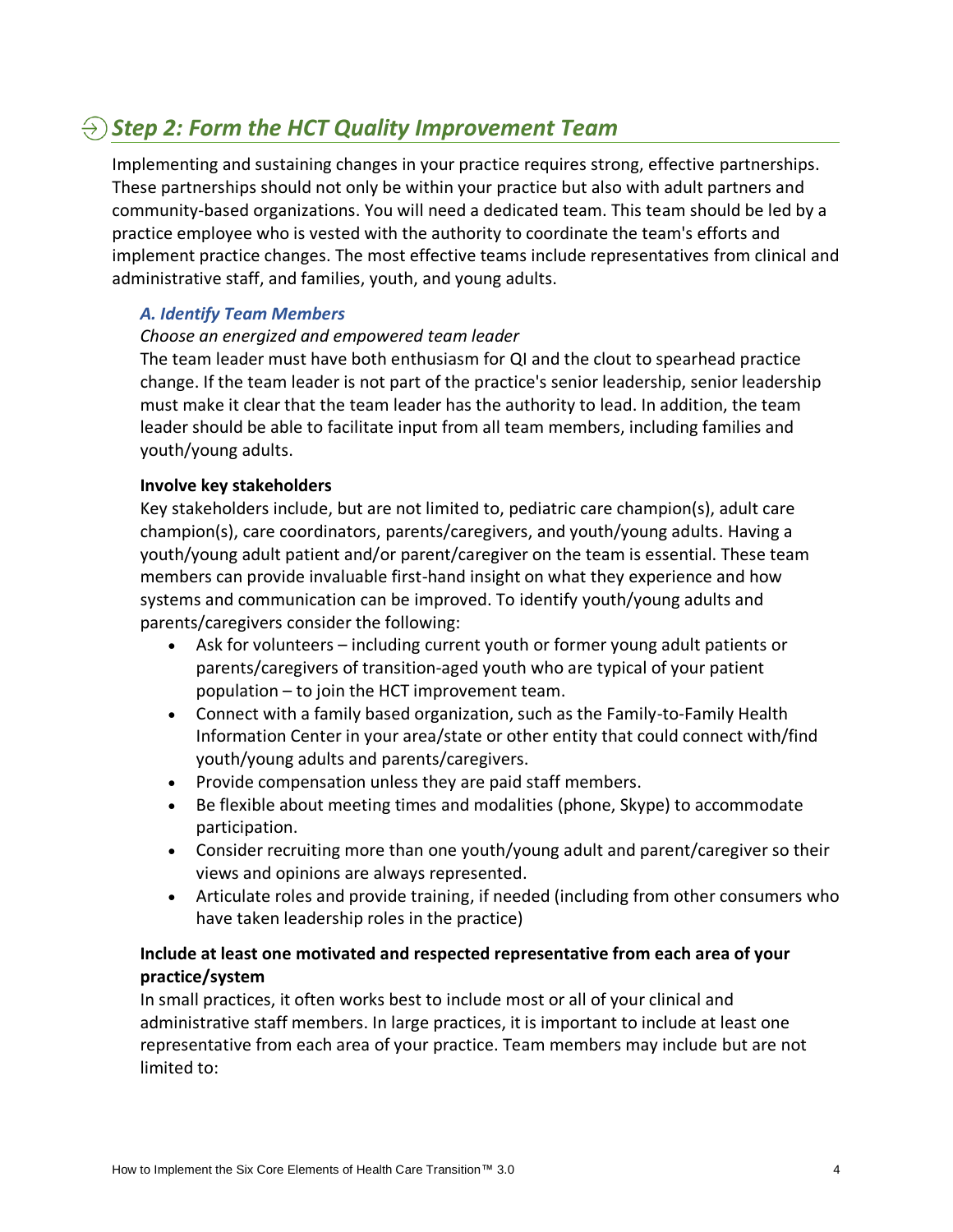- <span id="page-4-0"></span>• Clinician
- Nurse
- Social worker
- Medical assistant
- Practice manager
- Front office staff
- Billing staff/payers
- Community-based organization that, for example, can assist in providing services in your transition process such as patient education.
- Public health programs that, for example, can assist by raising awareness around HCT needs and improving services
- Others (as part of the team or to participate on *ad hoc* basis) such as epidemiologists, care coordinator/key support staff, clinic support staff from both pediatric and adult practices/clinics, electronic medical record (EMR) representative, data administrator who can pull system/practice data to support the initiation and evaluation of the process, senior leader, or payer. While a data person and an EMR analyst don't need to attend all the meetings, they are critical as the process evolves, so plan on and budget their involvement early.

**Tip:** If you've done QI work before, build on former or existing teams to populate your HCT team.

#### *Keep the size of your team manageable*

A team with more than 12 members can make it hard to get things done.

#### *B. Bring Team Members Together*

- Have an initial meeting to introduce the topic and educate your team, introduce the Six Core Elements package and its sample tools, and review the goals of implementing HCT in your practice.
- Ask at least one or two team members to review the full Six Core Elements package carefully to become familiar with its contents.

#### *C. Have Subsequent Meetings and Establish Routine Reporting*

- Schedule regular team meetings. Frequent meetings may be needed at the outset (e.g., twice a month). Meetings can take place less frequently once your implementation activities are underway.
- Early on and throughout the process, it is important to clarify each team member's role and responsibilities.
- Report progress on a monthly basis in a templated format, including data, to the practice's senior leadership to maintain accountability and team engagement.

### *Step 3: Develop an HCT Improvement Plan*

Prior to beginning your HCT improvement plan, assess your practice's current implementation of the Six Core Elements using Got Transition's Current Assessment of HCT Activities or HCT Process Measurement Tool (see *[here](https://gottransition.org/six-core-elements/measurement)*) to obtain a baseline. This will help your practice identify current strengths and areas for improvement. Once you assess your practice using either the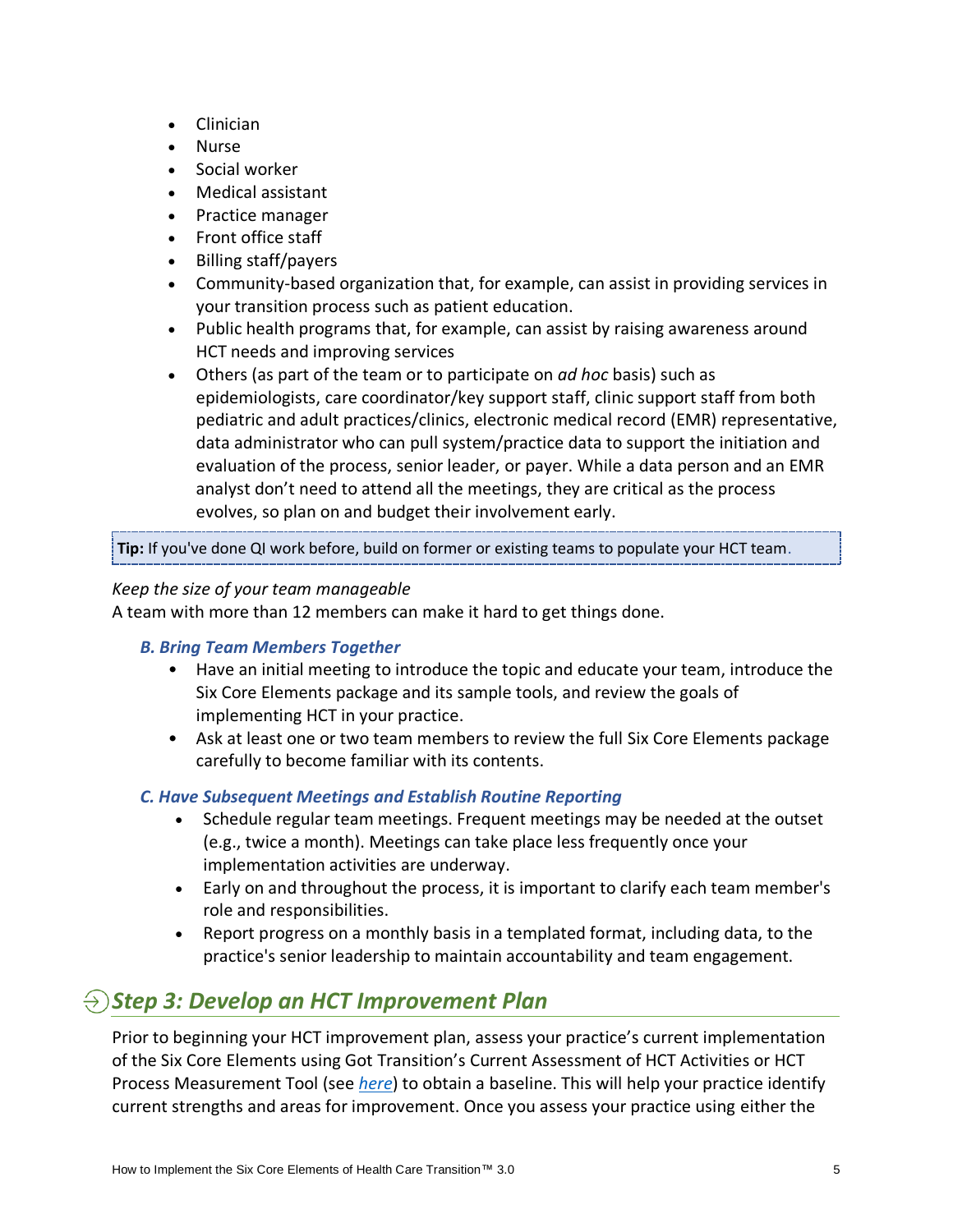<span id="page-5-0"></span>Current Assessment or HCT Process Measurement Tool, prioritize your area of focus. For example, you may decide to start with Core Element 1 and progress through each of the Six Core Elements, or your assessment may indicate you need a different prioritization. You do not need to focus on all of the Six Core Elements at the outset, nor do you have to aim to reach the highest score for each of the core elements you prioritize (e.g., Level 4 in the Current Assessment of HCT). It is important to develop goals that are realistic and achievable for your practice.

During the plan development process, keeping an eye on where the youth will transfer is important. Develop a strategy to maintain a database of interested adult providers, and who will curate it and how often. This will help all involved in the process.

To start the HCT improvement plan, use a known improvement methodology. The Model for Improvement has been adopted by many health care organizations for its simple but robust model (see *[QI Primer](https://gottransition.org/6ce/quality-improvement-primer)* for more detail). Consider practice/system strategies or initiatives that can help to push the project forward.

**Include an overall aim, specifying the following** (see *[QI Primer](https://gottransition.org/6ce/quality-improvement-primer)* for more detail)**:**

- Scope (single clinic, primary care, specialty care, institution-wide)
- Population  $-e.g.,$  all youth vs. youth with special health care needs vs. youth with selected conditions vs. all young adults 20 and over
- Timeline for improvement activities (what you need to do and how it will get done)
- Measurement plan (what data are needed to show improvement?) (see *[here](https://gottransition.org/six-core-elements/measurement)* for more information)

*Note:* The Current Assessment of HCT or HCT Process Measurement Tool can be used as part of that measurement plan to assess process improvements over time and fidelity to the Six Core Elements. Other measures could include an HCT experience survey, using for example Got Transition's HCT Feedback Survey, that could be anonymously given out after the initial visit to the adult practice.

# $\Theta$  Step 4: Raise Awareness about HCT Activities

Plan and conduct educational activities to help the members of your practice and youth, young adults, and parents/caregivers become more aware about transitioning youth to adult care, why it is important, how it affects your patients, and how you can work together to make transition improvements.

#### **For example:**

- Hold learning sessions over lunch or other already scheduled times to introduce professional recommendations and build buy-in for this work.
- Use the results from your baseline assessment of the practice's implementation of the Six Core Elements to demonstrate the need.
- Try quick reminders to help your practice develop knowledge and skills in a particular area of transition. For example, some reminders could be having a list of potential adult providers or a laminated card that shows which specialists transition when.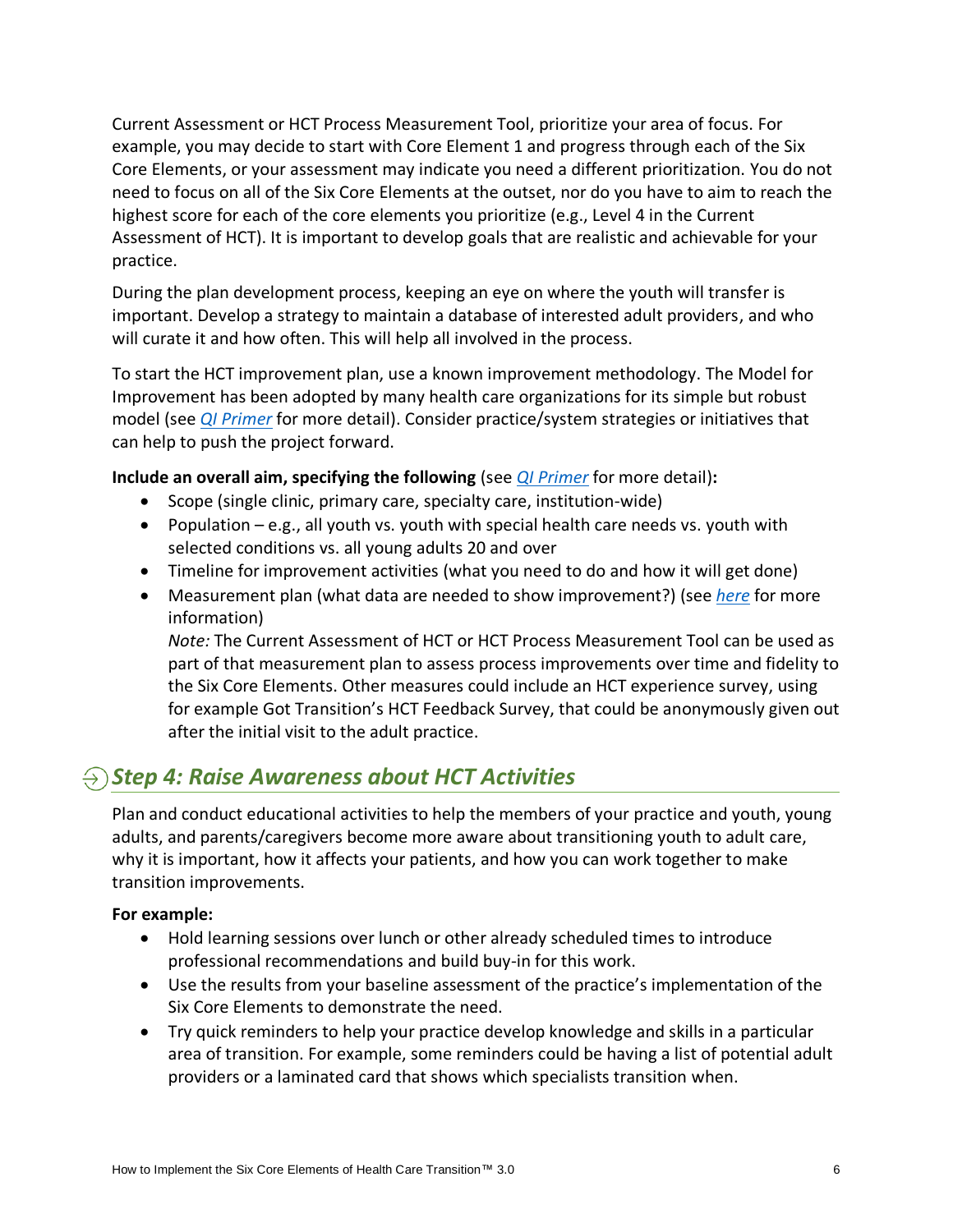- <span id="page-6-0"></span>• Discuss at practice team meetings, huddles, and other opportunities to teach and reinforce HCT strategies.
- Make information and resources readily available and visible to keep practice staff members and youth, young adults, and parents/caregivers engaged in transition work.
- Publicly display information (e.g., in the waiting room) and share resources to raise awareness of the importance of HCT to youth, young adults, and parents/caregivers.
- Find a bright spot a youth who has made the transition and can help inform what worked and what were barriers.

# $\Theta$  *Step 5: Implement the Six Core Elements of HCT*

Start by reviewing each of the Six Core Elements in light of what your assessment reveals and your decision about what areas to prioritize. Be sure the tools for each of the Six Core Elements go through a QI process, such as a plan/do/study/act (PDSA) cycle (see *[QI Primer](https://gottransition.org/6ce/quality-improvement-primer)* for more detail), to ensure the staff, youth, and parents/caregivers have a chance to review, "try out," make changes, and approve. Decide how to incorporate tools into clinic work flow and test in a similar PDSA cycle process so that if the clinician champion is not there, the transition process still moves forward.

### **[The Implementation Guide f](www.gottransition.org/six-core-elements/implementation.cfm)or each of the Six Core Elements is organized into the following sections:**

- I. Purpose, Objectives, and Considerations
- II. Quality Improvement Considerations, Tools, and Measurement
- III. Sample Tools
- IV. Additional Resources

Implementation guides for each of the Six Core Elements can be accessed [here.](https://gottransition.org/six-core-elements/implementation)

In addition, the [QI Primer](https://gottransition.org/6ce/quality-improvement-primer) contains additional examples and materials. It further outlines how to use improvement science to improve your transition process.

#### **[The QI Primer h](www.gottransition.org/6ce/quality-improvement-primer)as the following sections:**

- I. What is Quality Improvement?
- II. Selecting Improvement Projects
- III. Successful Teams
- IV. The Model for Improvement
- V. Measuring for Improvement
- VI. Tools for Improvement
- VII. Sustaining Improvement
- VIII. Spreading Improvement
- IX. Health Literacy
- X. Co-Production
- XI. Resources and References Appendix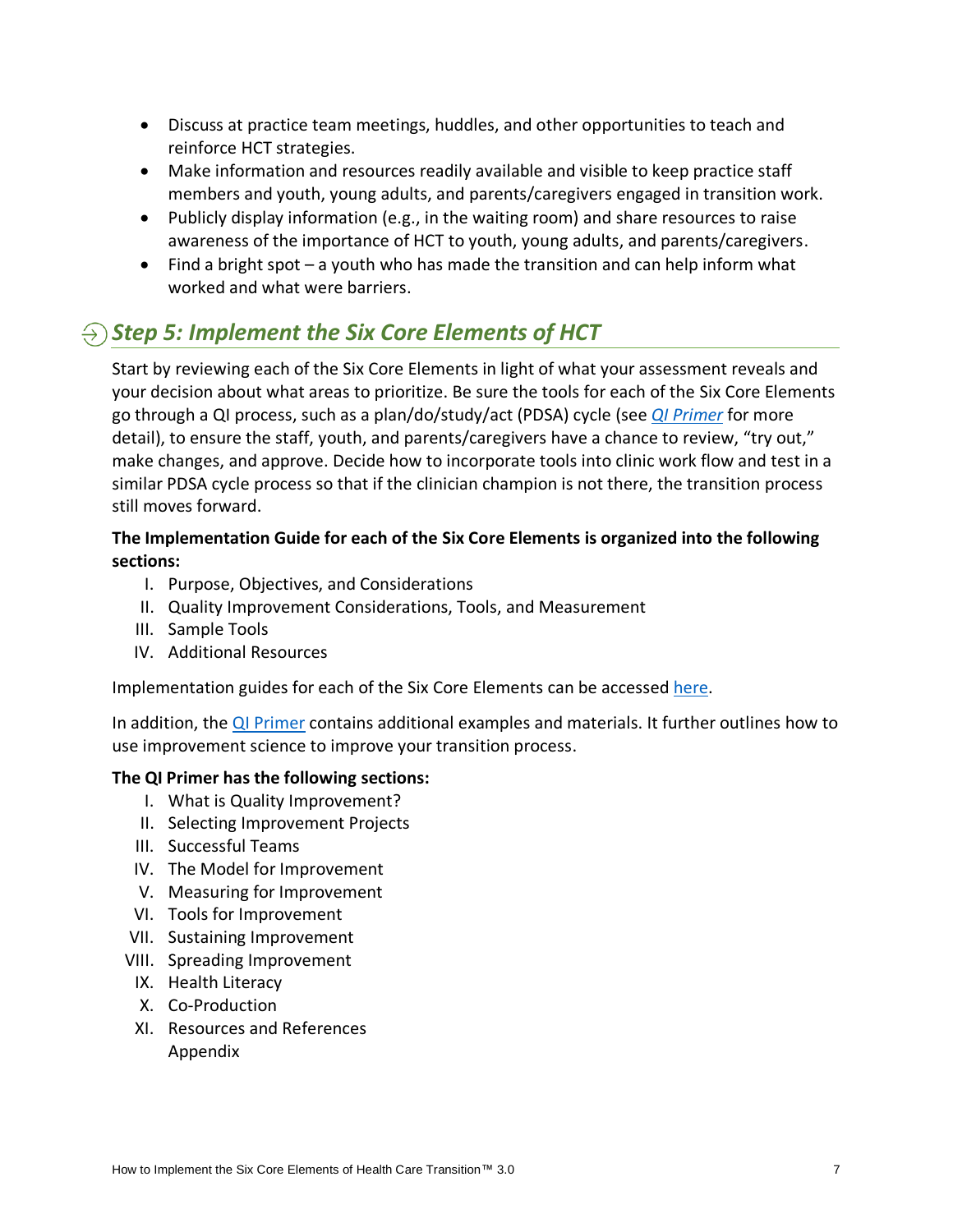# <span id="page-7-0"></span>*Step 6: Plan for Sustainability*

Once your data shows that you have reached the goal you set for six months you should think about sustaining your work. If not, it is common for processes to erode and in one or two years find yourself starting over.

#### **There are five key strategies to support sustainability:**

- 1. Assign a process lead. This person can be someone on the original team or another member in the practice. They are responsible for calling team meetings when needed, monitoring the data for any slippage, and planning any new tests that may need to be completed.
- 2. Hardwire the process into the practice. Make sure people are trained and know what to do and ensure training for new staff. Crosstrain critical steps of your process so success does not depend on one person. Encourage people to build generic tools that can be used across divisions.
- 3. Continue to measure but less frequently, eventually only twice a year.
- 4. Update your leadership periodically to keep the work visible. Finally, use the sustainability checklist found in the [QI Primer.](https://gottransition.org/6ce/quality-improvement-primer)
- 5. Consider the financial aspects of transition in creating your sustainability plan, e.g. better coding, the financial model used at your site (fee-for-service, accountable care, or value-based payment, etc.).

## *Step 7: Plan for Spread*

Depending on how you implemented the core elements, you may need to plan for spread. Do you need to spread to other physicians, other practices, other specialties, or throughout a health care system? Create a plan for spread. Who is the target for the spread? Identify your opinion leaders, messengers, and allies. Is there both senior leadership and front line leadership for spread? Is improvement methodology understood by the target areas? Allow testing of any generic tools you've created and allow further adapting to the spread practices. You can spread one element at a time, or all six simultaneously. Identify a spread champion who can help the other providers and/or practices throughout the process. If possible, target your early adopter providers or practices first. Find your opinion leaders or influencers to help. Engage both front line leadership and formal leadership for resources. Identify what measures are needed to demonstrate successful spread. They may be the original measures, and/or any additional measures (see *[here](https://gottransition.org/six-core-elements/measurement)* for more information). Use the spread checklist found in the [QI Primer.](https://gottransition.org/6ce/quality-improvement-primer)

### $\Theta$  *Step 8: Communicate Successes*

There is a saying in improvement work: communicate five ways five times. Communication is critical in all aspects of the work. During testing, raise awareness so other practice members and patients are aware of the work. Use your run charts in breakrooms, on posters, etc. Honor those who are doing the front-line work. During implementation, communicate the wins and the progress within the practice. During sustaining, communicate the data, any new modifications, and continued wins. And finally during spread, communicate the timing, the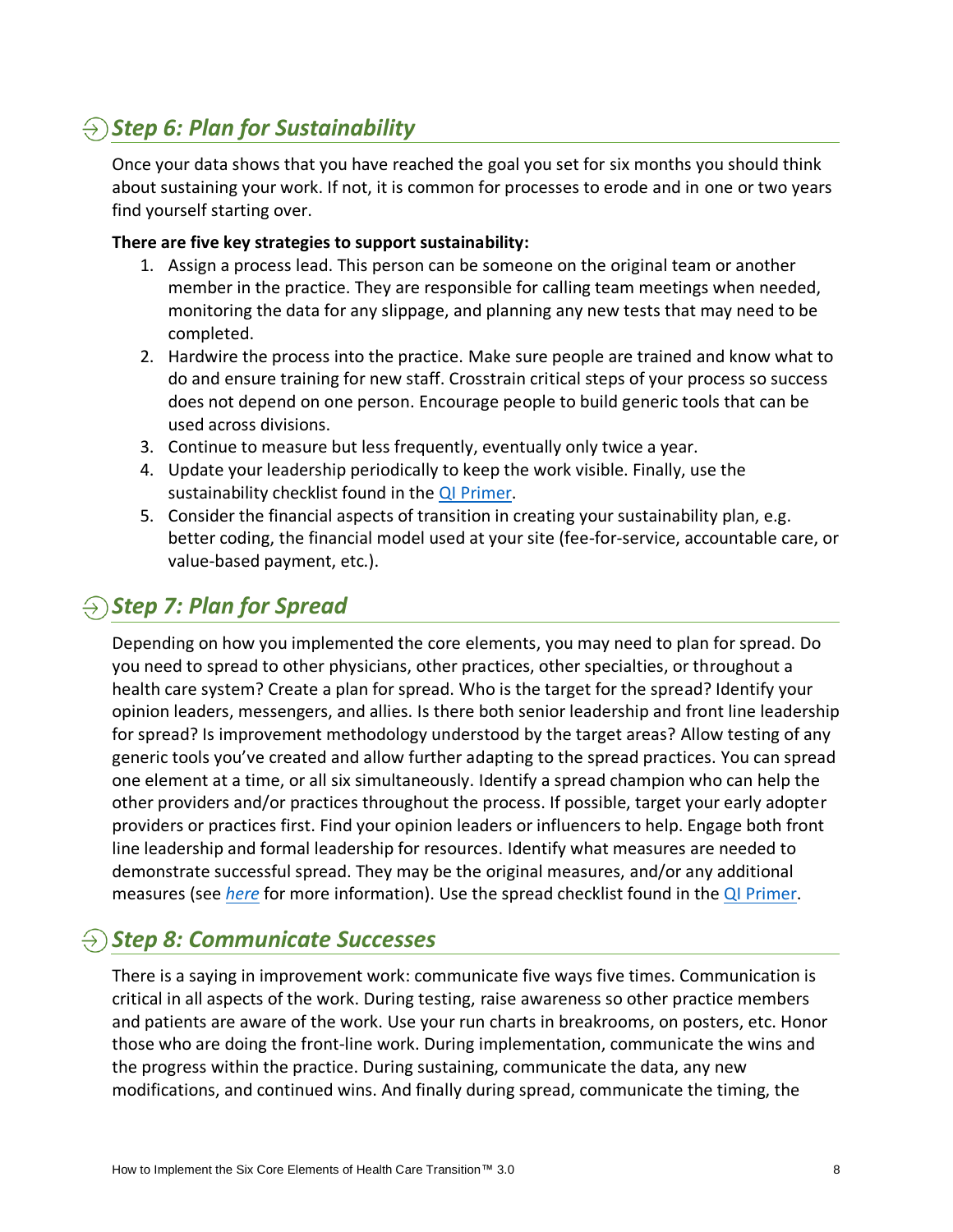<span id="page-8-0"></span>plan, the deliverables, and the specific changes to be spread. Find ways to communicate your success: post run charts, send newsletters to youth/young adults and parents/caregivers, apply to institutional quality events, consider publishing or presenting at regional or national programs, etc. If you have access, include public relations and marketing departments. Consider working with your state Title V program to communicate and disseminate your successes.

# $\Theta$  *Step 9: Tips for Success*

- Make sure there is a champion for transition improvement in the practice.
- Select which of the Six Core Elements to use based on your practice's needs and capacities.
- Do not try to do too much too quickly. Practices that try to implement too many changes at once risk doing none of them well. Do not lose sight of the fact that your long-term goal is to redesign your systems to improve patient care, which takes longer than making incremental changes.
- Develop a registry so the team can keep track of the activities being offered to which youth/young adults.
- Connect with other transition improvement efforts regionally and/or nationally to learn and share best practices.
- Do not forget to measure and track progress for each core element. This step is critical to help you implement successful transition changes in your practice.
- Linking implementation activities for two or more of the Six Core Elements can foster efficiencies and bring about added clarity and connectedness for your practice staff.
- Choose Core Elements that can build on or complement other QI and/or practice transformation efforts, such as Patient-Centered Medical Home certification. Connecting these efforts can help staff to see transition work as a logical extension to existing efforts.
- Communicate progress regularly. Ways to do this include updates at staff and team meetings, posters in the waiting room explaining the project, participation in a learning collaborative, or direct reporting to a practice improvement committee. These activities can help build and support for this work.
- Plan a process that starts early (ages 12-14), but also plan a fast track process for "20-21" year olds" still in the pediatric system who need to transfer within the next year.
- It is important to have early wins to test the process. Consider not beginning with youth/young adults with complex conditions as the initial pilot population as they often require multiple transfers.

<sup>&</sup>lt;sup>1</sup> White, PH, Cooley, WC, Transitions Clinical Authoring Group, American Academy of Pediatrics, American Academy of Family Physicians, & American College of Physicians. Supporting the health care transition from adolescence to adulthood in the medical home. *Pediatrics*. 2018;142(5):e20182587.

<sup>2</sup> Schmidt A, Ilango SM, McManus MA, Rogers KK, White PH. Outcomes of pediatric to adult health care transition interventions: An updated systematic review. *Journal of Pediatric Nursing*. 2020;51:92‐107.

<sup>3</sup> McManus M, White P, Schmidt A, Kanter D, Salus T. *2020 Coding and Reimbursement Tip Sheet for Transition from Pediatric to Adult Health Care.* Washington, DC: Got Transition and American Academy of Pediatrics, March 2020.